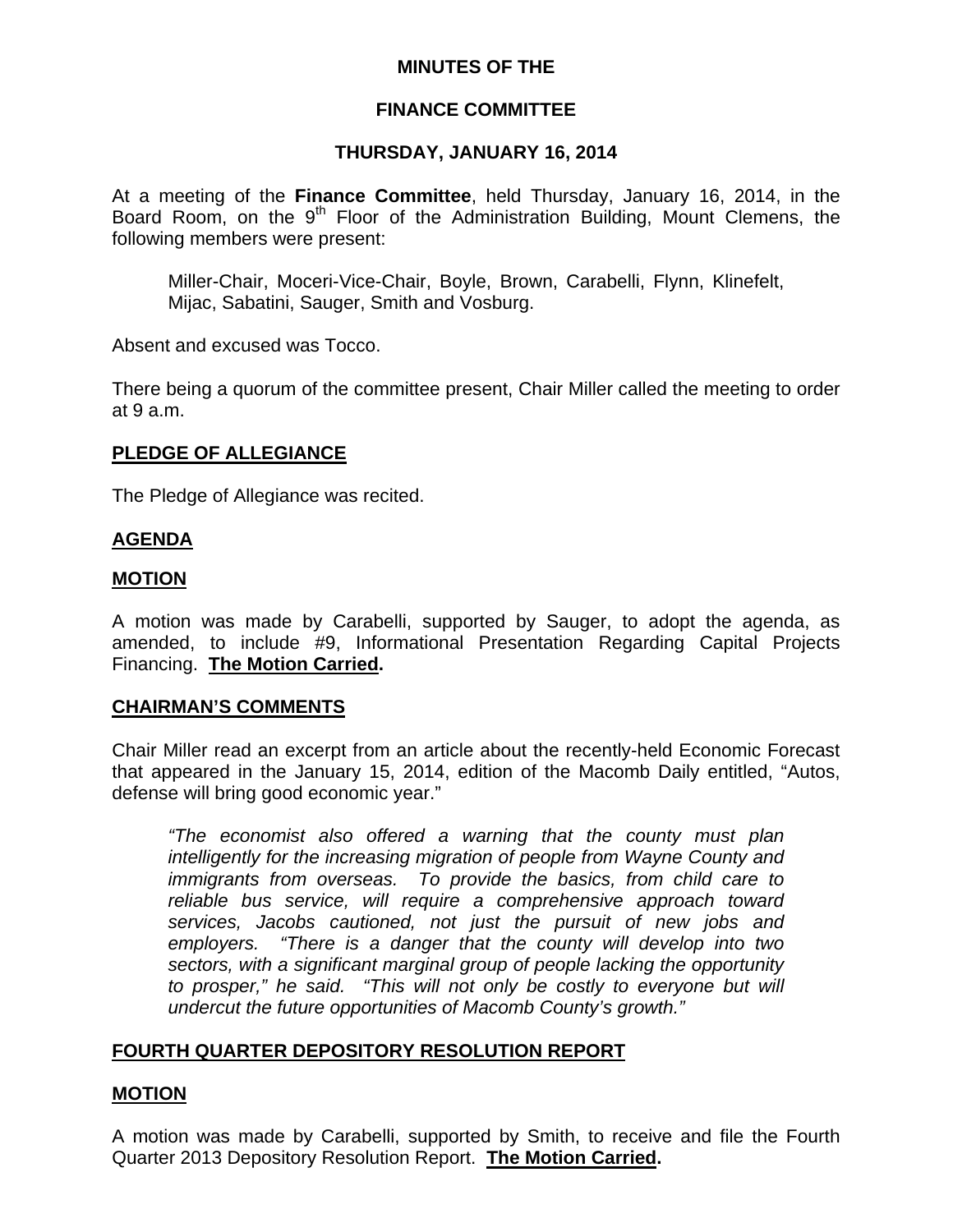# **ADOPT 2014 DEPOSITORY RESOLUTION**

## **COMMITTEE RECOMMENDATION – MOTION**

A motion was made by Carabelli, supported by Flynn, to recommend that the Board of Commissioners adopt a resolution Designating Public Fund Depositories in Compliance with Act 40 Public Acts of 1932 as Amended. **THE MOTION CARRIED.** 

# **AUTHORIZE REFUNDING OF MACOMB COUNTY BUILDING AUTHORITY SERIES 2007 BONDS AND APPROVING THE UNDERTAKING TO PROVIDE CONTINUING DISCLOSURE**

## **COMMITTEE RECOMMENDATION – MOTION**

A motion was made by Sauger, supported by Smith, to recommend that the Board of Commissioners adopt a resolution authorizing the refunding of Macomb County Building Authority Series 2007 Bonds and approving the undertaking to provide continuing disclosure.

Meredith Shanle from Municipal Financial Consultants Incorporated gave an overview of the resolution.

The following commissioners spoke: Vosburg, Carabelli, Klinefelt, Smith and Miller.

Chair Miller called for a vote on the motion and **THE MOTION CARRIED.** 

# **INFORMATIONAL PRESENTATION RE: CAPITAL PROJECTS FINANCING**

The following individuals were present: Deputy Executive Mark Deldin; Finance Director Pete Provenzano; Assistant Finance Director Steve Smigiel; Facilities and Operations Department Director Lynne Arnott-Bryks; and Gino Del Pup from Plante and Moran.

Board Chair Flynn stated this is the beginning of conversations and asserted his stance that there are two fundamental items for commissioners to consider during deliberations of Capital Projects financing: does the project serve an important function to Macomb County and its future, and what is the best vehicle to finance the project. He said the objective for the day is to understand the information being presented about the Five-Year Capital Projects Plan and that a detailed presentation on the Plan will be presented at the January 30<sup>th</sup> meeting of this committee.

Mark Deldin updated committee on the insurance claim submitted as a result of the 2013 fire at the County Building and outlined what would need to occur with the project if the money is used to renovate the County Building. He said a design phase in which hard cost estimates are determined and brought before the Board would be the next step in that case.